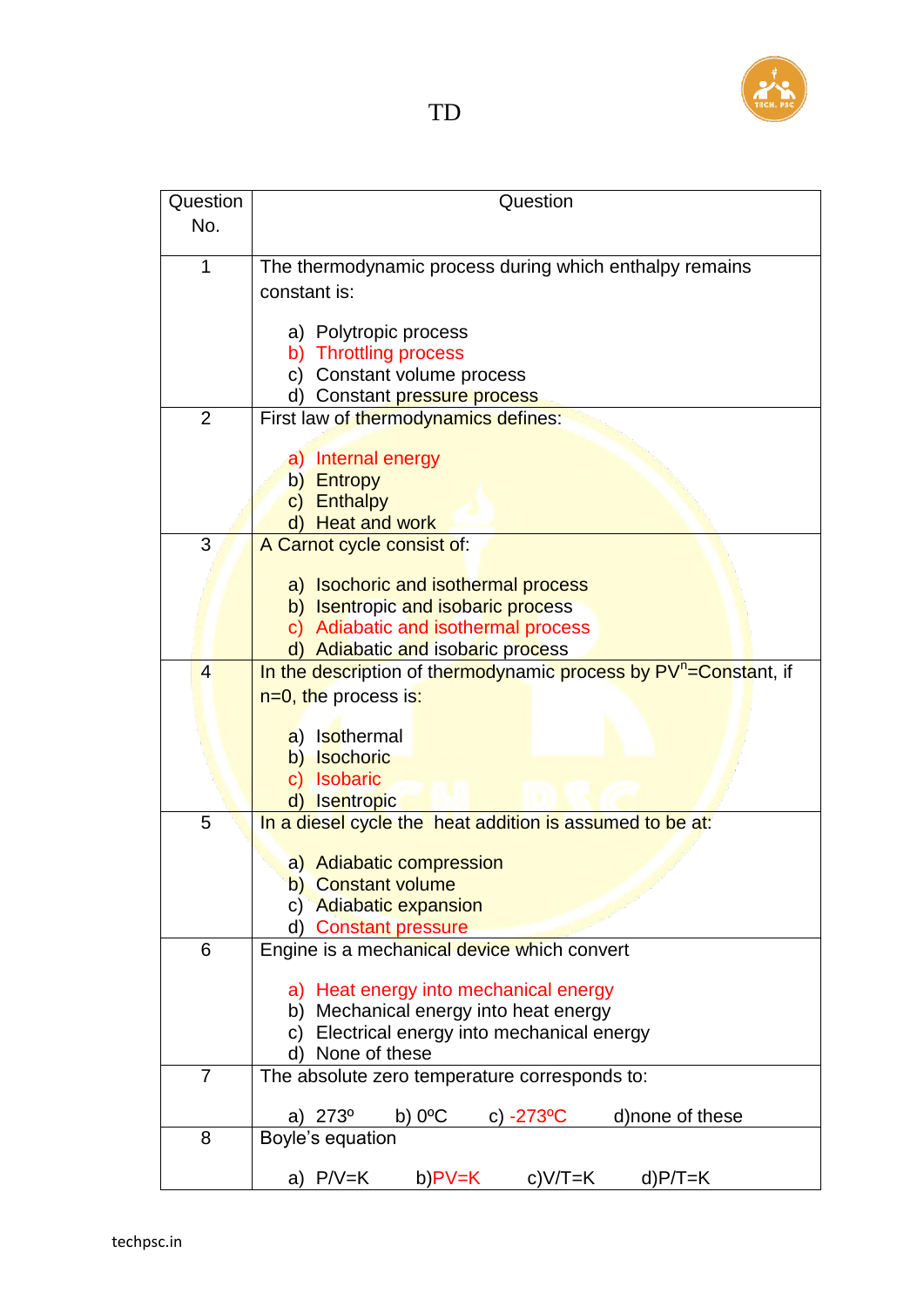

|                 | Where P= Absolute pressure<br>K=constant                          |
|-----------------|-------------------------------------------------------------------|
|                 |                                                                   |
|                 | V=volume<br>T= Absolute temperature                               |
|                 |                                                                   |
| 9               | Relation between specific Cv/Cp is always                         |
|                 | a) equal to 1                                                     |
|                 | b) greater than 1 c) less than 1<br>$d$ ) $0$                     |
| 10              | 1 <sup>st</sup> law of thermodynamics deals with                  |
|                 |                                                                   |
|                 | a) Conservation of mass                                           |
|                 | b) Conservation of energy                                         |
|                 | c) Conservation of momentum                                       |
|                 | d) Conservation of heat                                           |
| 11              | The heat energy used for rising the temperature of the gas is     |
|                 | known as:                                                         |
|                 |                                                                   |
|                 | a) Molecular energy                                               |
|                 | b) kinetic energy                                                 |
|                 |                                                                   |
|                 | c) internal energy                                                |
| 12 <sup>2</sup> | d) external energy<br>Temperature measurement is based on:        |
|                 | a) zeroth law of thermodynamics                                   |
|                 |                                                                   |
|                 | b) First law of thermodynamics                                    |
|                 | c) Second law of thermodynamics<br>d) Third law of thermodynamics |
| 13              |                                                                   |
|                 | Index of adiabatic expression is:<br>$a)$ cp/cv                   |
|                 | b) Cp xcv                                                         |
|                 |                                                                   |
|                 | $\mathsf{C}$<br>$Cp+cv$<br>d) Cp-cv                               |
| 14              |                                                                   |
|                 | When neither mass nor energy is allowed to cross the boundary of  |
|                 | a system then it is:                                              |
|                 |                                                                   |
|                 | a) Closed system<br><b>Open system</b>                            |
|                 | b)                                                                |
|                 | <b>Isolated system</b><br>C)<br>d) none                           |
| 15              | Which of the following is not a thermodynamic property            |
|                 |                                                                   |
|                 | a) pressure                                                       |
|                 | b) temperature                                                    |
|                 | heat<br>C)                                                        |
|                 | d) specific heat                                                  |
| 16              |                                                                   |
|                 | The amount of heat absorbed to evaporate 1kg of water from its    |
|                 | saturation temperature without change of temp. is:                |
|                 |                                                                   |
|                 | a) sensible heat of water                                         |